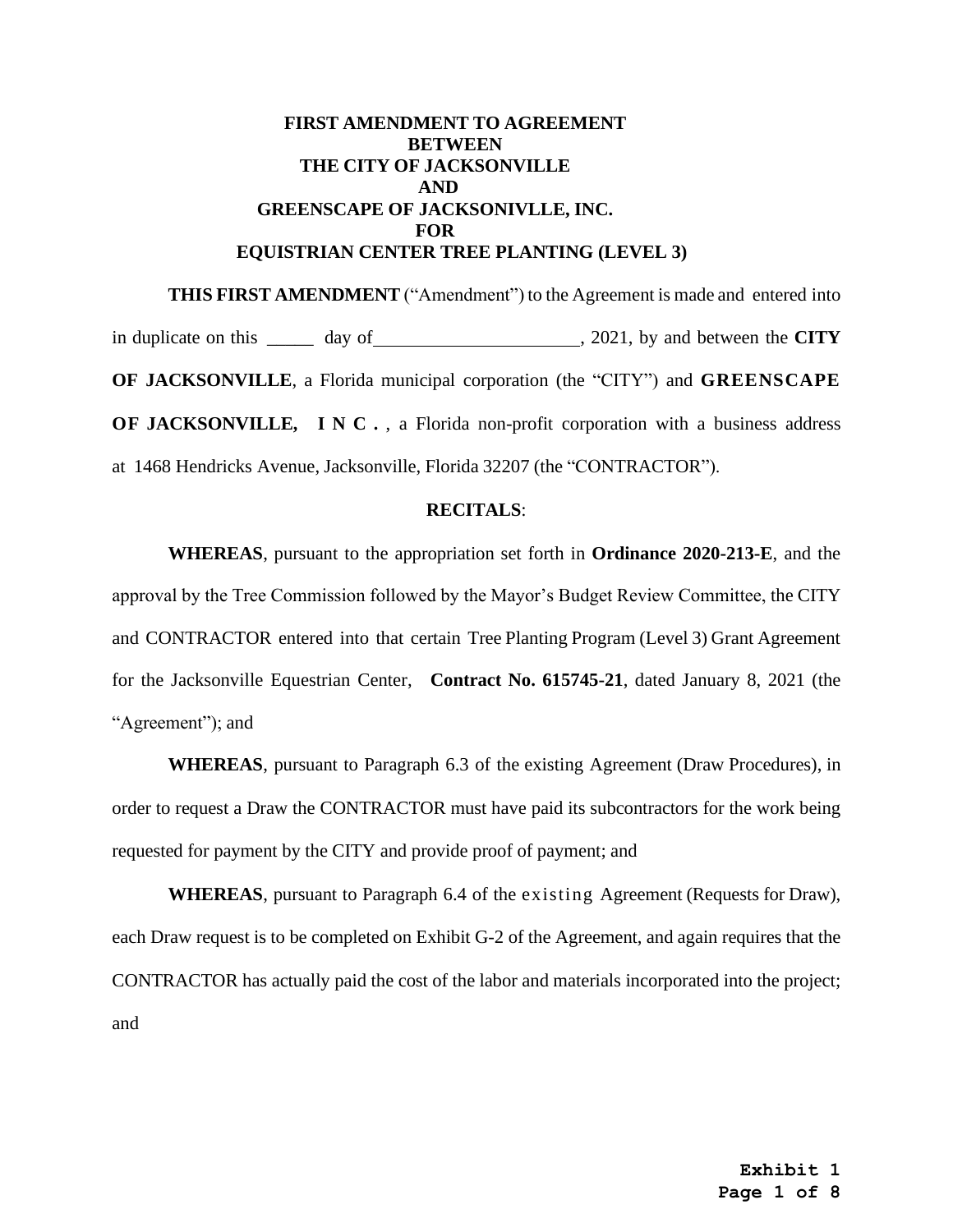**WHEREAS**, the CITY desires to amend the Agreement, in order to allow Draws to be

requested and made based on a "work performed and invoiced" basis; and

**WHEREAS**, the CITY and the CONTRACTOR have negotiated mutually satisfactory terms for the execution of this Agreement; and

**WHEREAS**, this Amendment is necessary and appropriate to effectuate the tasks provided for in the Agreement; now therefore

**IN CONSIDERATION** of the premises and mutual covenants and agreements hereinafter contained, the parties agree as follows:

1. The above-stated Recitals are accurate, true and correct and are incorporated herein and made a part hereof by this reference.

2. Capitalized terms used but not defined herein shall have the meanings given them in the Agreement.

3. Paragraph 6.3 of the Agreement is amended, and shall now, after the strike-out and underlining are incorporated, read as follows:

"6.3 Draw Procedures. All Draws shall be made from time to time upon written application of the Contractor pursuant to a Draw Request. The Contractor shall submit Draw Requests to the City in accordance with the Approved Draw Schedule attached hereto as Exhibit G-1, covering work performed since the prior Draw Request. Each Draw Request shall constitute a representation and warranty by the Contractor to the City that (a) the work performed and the materials supplied as of the date thereof are in accordance with the Construction Documents, this Agreement, (b) the work and materials for which payment is requested have been physically incorporated into the Project Scope, (c) the value is as stated, (d) the work and materials conform with all applicable rules and regulations of the public authorities having jurisdiction, (e) payment for the items described in such Draw Request has been invoiced to the Contractor by those providing the labor or materials and those materials has been made by the Contractor have been incorporated into the Project, (f) such Draw Request is consistent with this Agreement, and (g) no Event of Default or event which, with the giving of notice or the passage of time, or both, would constitute an Event of Default has occurred and is continuing."

4. Paragraph 6.4 of the Agreement is amended, and shall now, after the strike-out and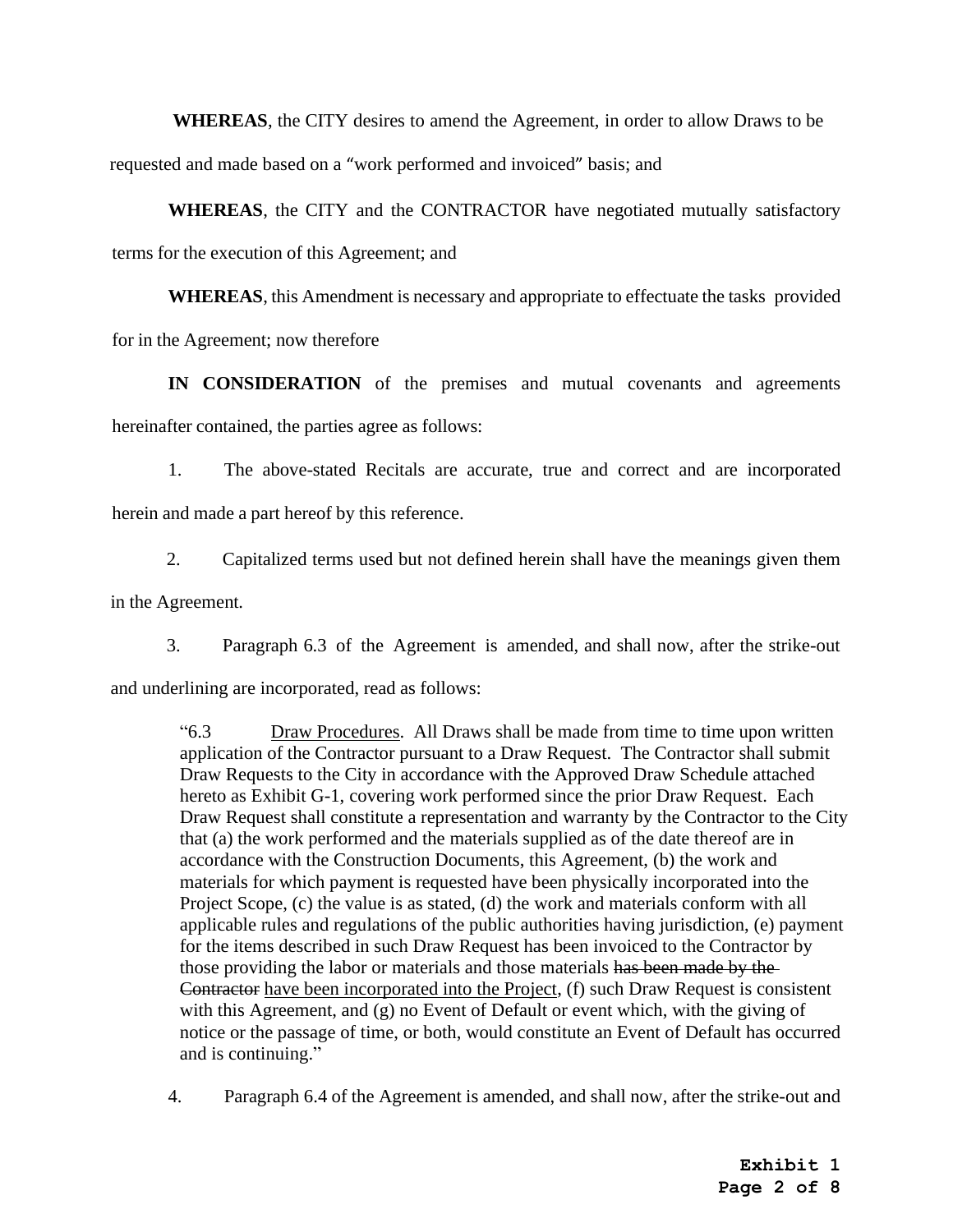underlining are incorporated, read as follows:

"6.4 Requests for Draw. For each request for a Draw, the Contractor shall submit to the City a completed written Draw request (each, a "*Draw Request*") on a copy of the Draw Request Form attached hereto as **Exhibit G-2 Revised Exhibit G-2**. In each Draw Request, the Contractor shall certify and describe in detail reasonably acceptable to the City (a) the cost of the labor that has been performed and the materials that have been incorporated into the Project Scope, (b) the amount actually paid by invoiced to the Contractor for such labor and materials and (c) the amount that the Contractor is seeking pursuant to the Draw Request. The Contractor shall attach to each Draw Request such invoices, receipts, cancelled checks (or evidence that payment has cleared Contractor's banking account), and other documents required by the City evidencing that the costs and expenses were actually incurred and paid for by the Contractor and were expended on and pertain to the Project Scope."

5. **Exhibit "G-2"** (Draw Request Form) to the Agreement is deleted in its entirety and replaced with the attached composite **Revised Exhibit "G-2"** (Draw Request Form, Quantities

for Partial Payment, and Affidavit for Final Payment); and all references in the Agreement to **Exhibit "G-2"** shall mean and refer to the **Revised Exhibit "G-2"**, **as attached hereto** to this Amendment and made a part hereof.

6. Ratification of actions. All actions of the parties from the Effective Date through the date of execution of this Amendment are hereby ratified and confirmed in all respects, to the extent such actions are consistent with the terms of the Agreement.

7. All other terms of the Agreement except those expressly amended in this Amendment shall remain unchanged and shall continue in full force and effect; and, the Agreement, as amended herein, is hereby ratified and confirmed by the parties and is in full force and effect as of the date of this Amendment.

8. This Amendment may be executed in counterparts, .PDF copies, and/or facsimile signatures, the counterparts of which, when taken together, shall constitute but one entire and original Amendment.

[The remainder of this page is left intentionally blank]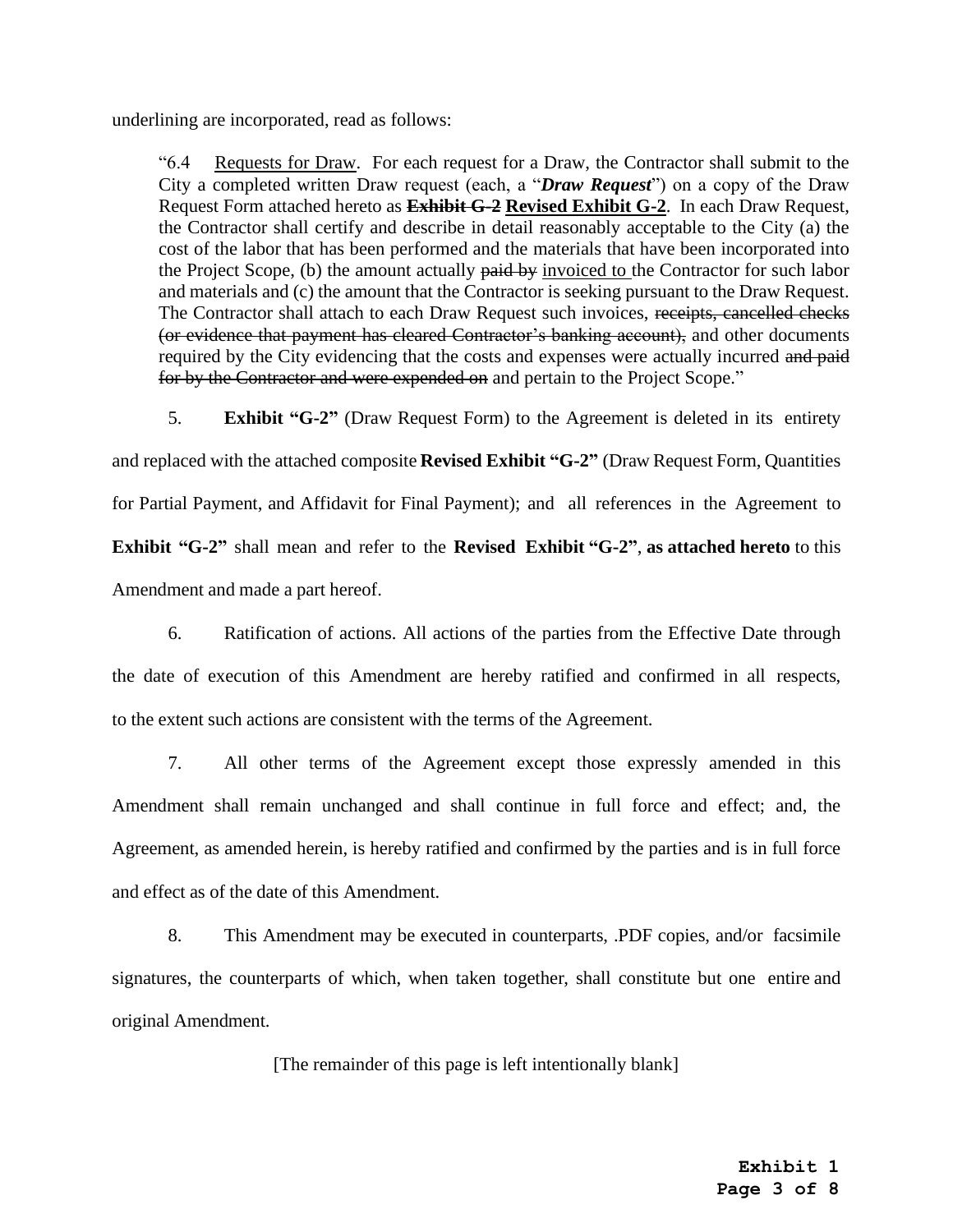# **IN WITNESS WHEREOF**, the parties hereto have executed this

Amendment the day and year first above written.

# **WITNESS: GREENSCAPE OF JACKSONVILLE, INC.**

By: By:

Signature Signature Signature Signature Signature Signature Signature Signature Signature Signature Signature Signature Signature Signature Signature Signature Signature Signature Signature Signature Signature Signature Si

**Name: \_\_\_\_\_\_\_\_**

Type/Print Name Type / Print Name

Title Title Title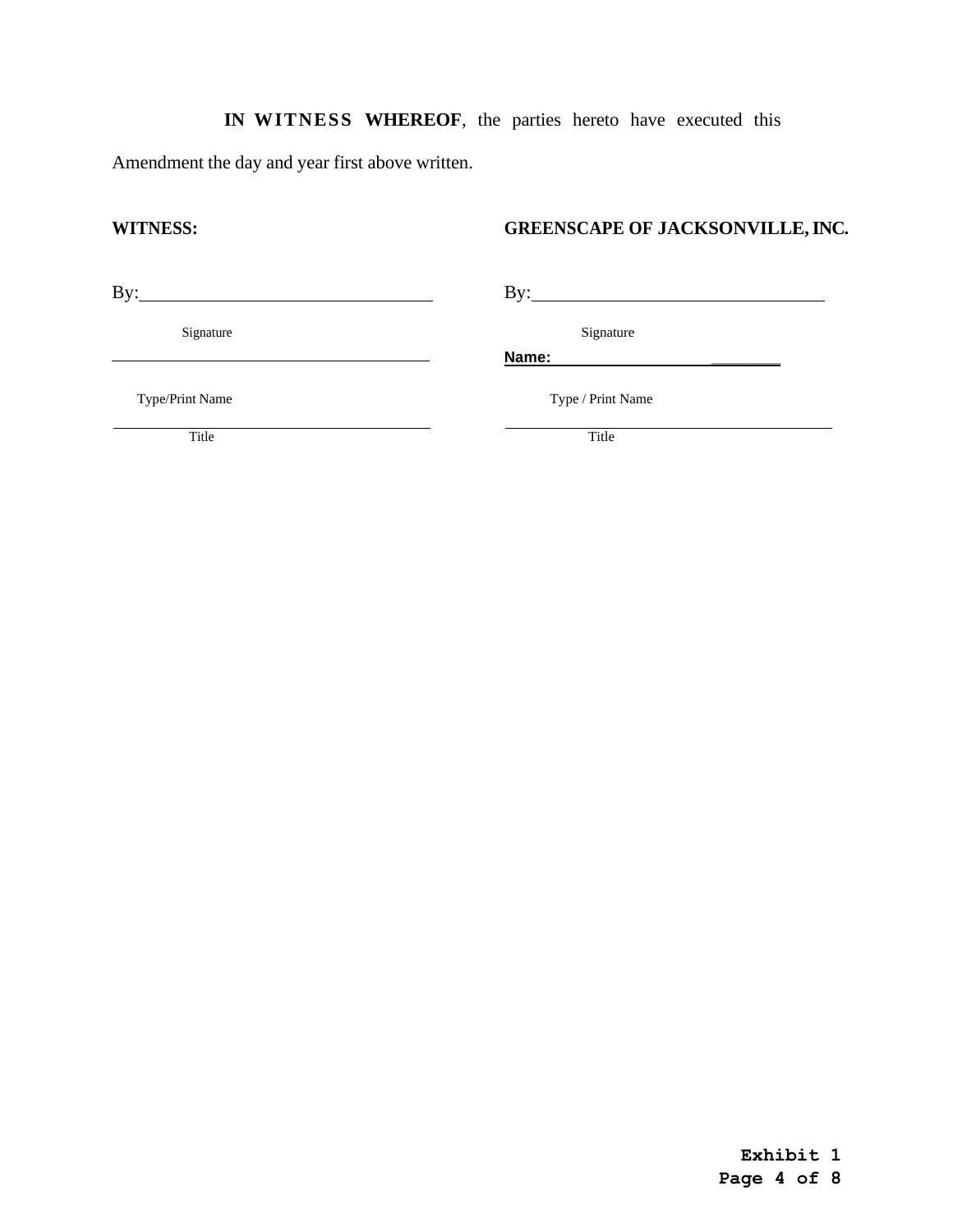Print:

**ATTEST: CITY OF JACKSONVILLE**

By By

Lenny Curry, Mayor

In accordance with the *Ordinance Code*, of the City of Jacksonville, I do hereby certify that there is an unexpended, unencumbered, and unimpounded balance in the appropriation sufficient to cover the foregoing agreement; and that provision has been made for the payment of monies provided therein to be paid.

> Director of Administration and Finance CITY Contract Number:

Amendment No.:**2**

Form Approved:

Office of General Counsel

*GC-#1435294-v1-Greenscape\_Equestrian\_K\_Amend\_for\_draws.docx*

Corporation Secretary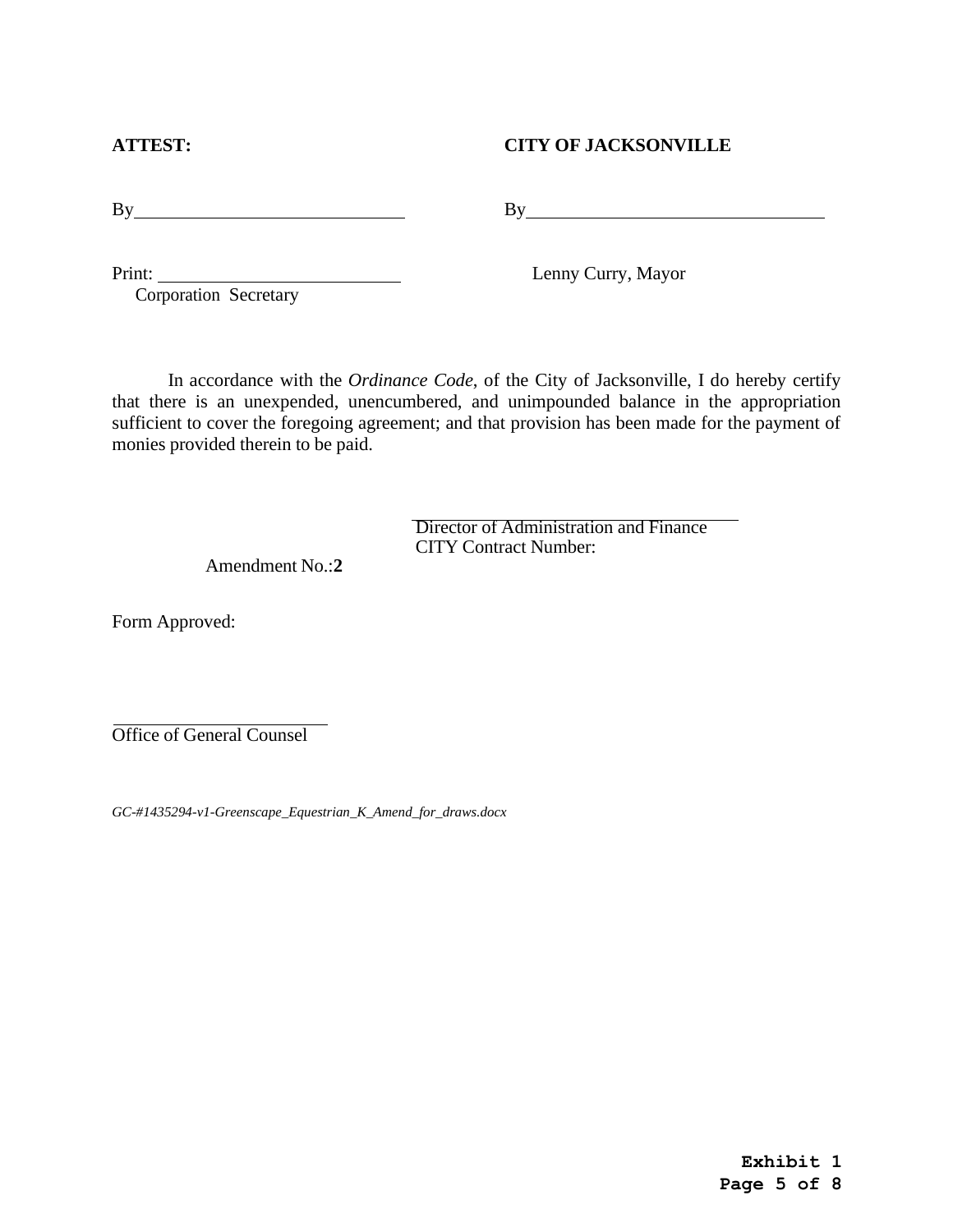## **Revised Exhibit G-2**  GREENSCAPE OF JACKSONVILLE, INC.

## **DRAW REQUEST FORM NO. \_\_\_\_\_\_**

| <b>PROJECT</b> | Jacksonville Equestrian Center                     | BID<br>NO. | N/A | <b>CONTRACT</b><br>NO. | 615745-21 |
|----------------|----------------------------------------------------|------------|-----|------------------------|-----------|
|                | For Work accomplished through the date of ________ |            |     |                        |           |
|                | A. Contract and Change Orders:                     |            |     |                        |           |
|                |                                                    |            |     |                        |           |
| 2.             |                                                    |            |     |                        |           |
| 3.             |                                                    |            |     |                        |           |
|                | B. Work Accomplished:                              |            |     |                        |           |
| 4.             |                                                    |            |     |                        |           |
| 5.             |                                                    |            |     |                        |           |
| 6.             |                                                    |            |     |                        |           |
| 7.             |                                                    |            |     |                        |           |
| 8.             |                                                    |            |     |                        |           |
| 9.             |                                                    |            |     |                        |           |

(\*) Retainage subject to conditions as set forth in Contract.

## **GREENSCAPE OF JACKSONVILLE, INC. CERTIFICATION**

GREENSCAPE OF JACKSONVILLE, INC. certifies that: (1) all items and amounts shown above are correct; (2) all Work performed and materials supplied fully comply with the terms and conditions of the Contract Documents; (3) all previous progress payments received from the CITY OF JACKSONVILLE for Work done under the Contract referred to above have been applied to discharge all obligations that GREENSCAPE OF JACKSONVILLE, INC. incurred in connection with Work covered by prior Applications for Payment; (4) title to all materials and equipment incorporated into said Work or otherwise listed in or covered by this Application for Payment will pass to the CITY OF JACKSONVILLE at time of payment, free and clear of all liens, claims, security interests and encumbrances.

| Dated                        | 20        | GREENSCAPE OF JACKSONVILLE, INC. |             |  |  |
|------------------------------|-----------|----------------------------------|-------------|--|--|
|                              |           | By:                              |             |  |  |
| <b>CITY APPROVAL</b><br>Date | Name      | Title                            |             |  |  |
|                              | Signature |                                  | Page 1 of 3 |  |  |

**Exhibit 1 Page 6 of 8**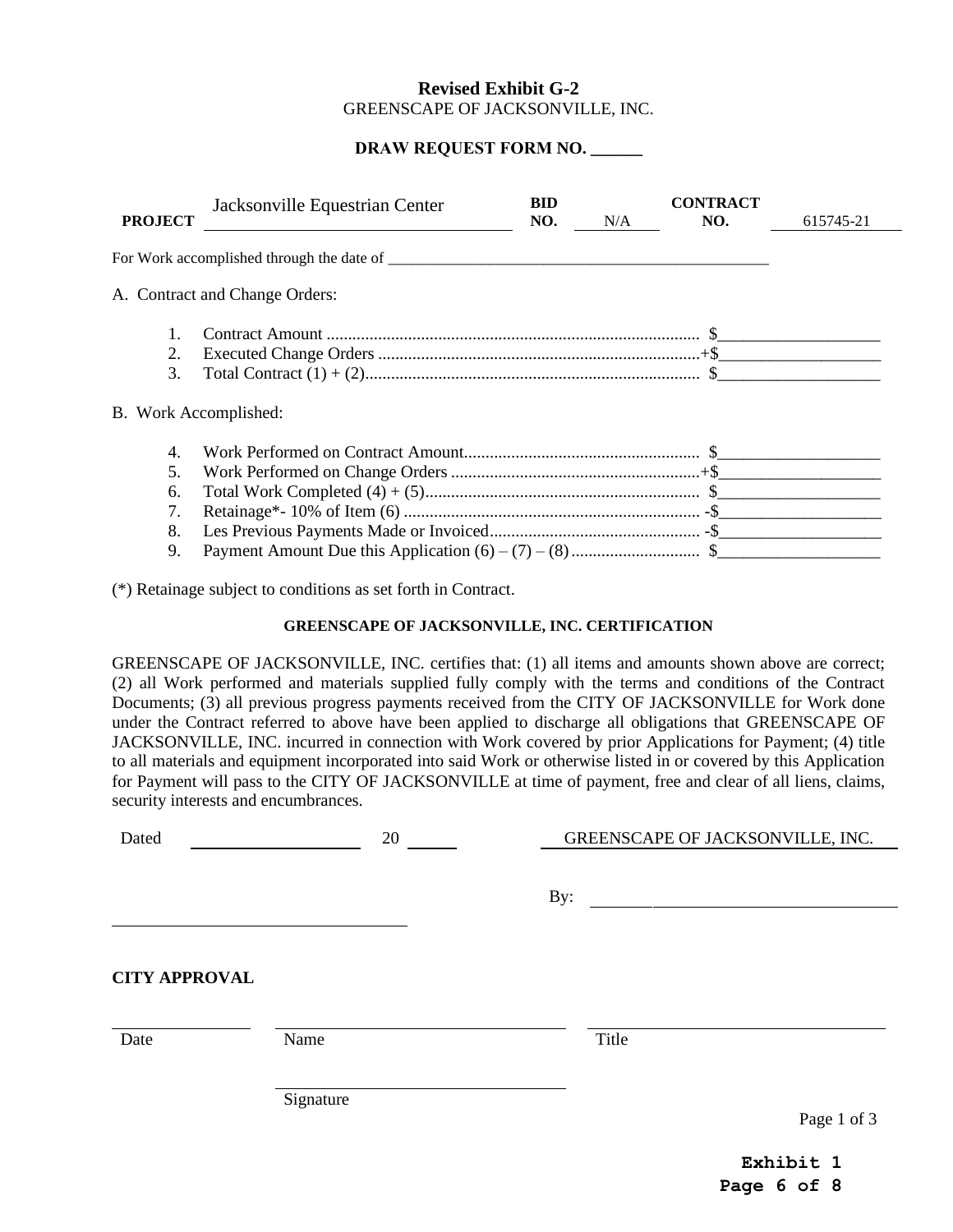## **Revised Exhibit G-2 LEVEL 3 TREE PLANTING PROGRAM QUANTITIES FOR PARTIAL PAYMENT (Draw Request Form Attachment)**

| <b>PROJECT NAME:</b>  | <b>Jacksonville Equestrian Center Tree Planting</b> |                    |     |  |
|-----------------------|-----------------------------------------------------|--------------------|-----|--|
| <b>LOCATION:</b>      |                                                     |                    |     |  |
| CONTRACT/P.O. NUMBER: | #615745-21                                          | <b>BID NUMBER:</b> | N/A |  |
| PAY REQUEST NUMBER:   | FROM:                                               | TO:                |     |  |
| <b>CONTRACTOR:</b>    | Greenscape of Jacksonville, Inc.                    |                    |     |  |
| <b>ADDRESS:</b>       |                                                     |                    |     |  |

| No                      | <b>Description</b>                                                             |          | Prj/<br>Contract<br>Amount (\$)<br>(a) | Value of<br>Completed<br><b>Work To Date</b><br>\$)<br>(b) | % Complete<br>of Contract<br><b>Amount</b><br>(c) | Value of<br>Work<br><b>Remaining</b><br>$(\$)$<br>(d) |
|-------------------------|--------------------------------------------------------------------------------|----------|----------------------------------------|------------------------------------------------------------|---------------------------------------------------|-------------------------------------------------------|
| $\mathbf{1}$            | <b>Project Administration Services</b>                                         |          |                                        |                                                            |                                                   |                                                       |
| $\overline{2}$          | Design & Construction Oversight Services                                       |          |                                        |                                                            |                                                   |                                                       |
| $\overline{\mathbf{3}}$ | Total Approved Change Orders (Admin, Design,<br><b>Construction Oversight)</b> |          |                                        |                                                            |                                                   |                                                       |
| $\overline{\mathbf{4}}$ | Prj. Admin/Design Contract \$<br>$(1a+2a+3a)$                                  |          |                                        |                                                            |                                                   |                                                       |
| 5                       | Landscape Construction/Maintenance-<br><b>AWARD AMOUNT</b>                     |          |                                        |                                                            |                                                   |                                                       |
| 6                       | Landscape Construction/Maintenance-<br><b>CHANGE ORDERS</b>                    |          |                                        |                                                            |                                                   |                                                       |
| 7                       | <b>Total Approved Budget Amount</b><br>$(4+5+6)$                               |          |                                        |                                                            |                                                   |                                                       |
| 8                       | Prj Funding by Ordinance                                                       |          |                                        |                                                            |                                                   |                                                       |
| 9                       | Prj. Funding Remaining, (8-7)                                                  | $\bf{0}$ |                                        |                                                            |                                                   |                                                       |
| 10                      | Total Construction Amount $(5 + 6)$                                            |          |                                        |                                                            |                                                   |                                                       |
| 11                      | Landscape Construction 90% x (10a)                                             |          |                                        |                                                            |                                                   |                                                       |
| 12                      | Landscape Maintenance 10% x (10a)                                              |          |                                        |                                                            |                                                   |                                                       |
| 13                      | Value of Completed Work (1b+2b+3b+11b+12b)                                     |          |                                        |                                                            |                                                   |                                                       |
| 14                      | Tot Prj Percent Complete (13b/7)                                               |          |                                        |                                                            |                                                   |                                                       |
| 15                      | Value of Contracted Work Remaining (7-13b)=<br>$(1d+2d+3d+11d+12d)$            |          |                                        |                                                            |                                                   |                                                       |

Page 2 of 3